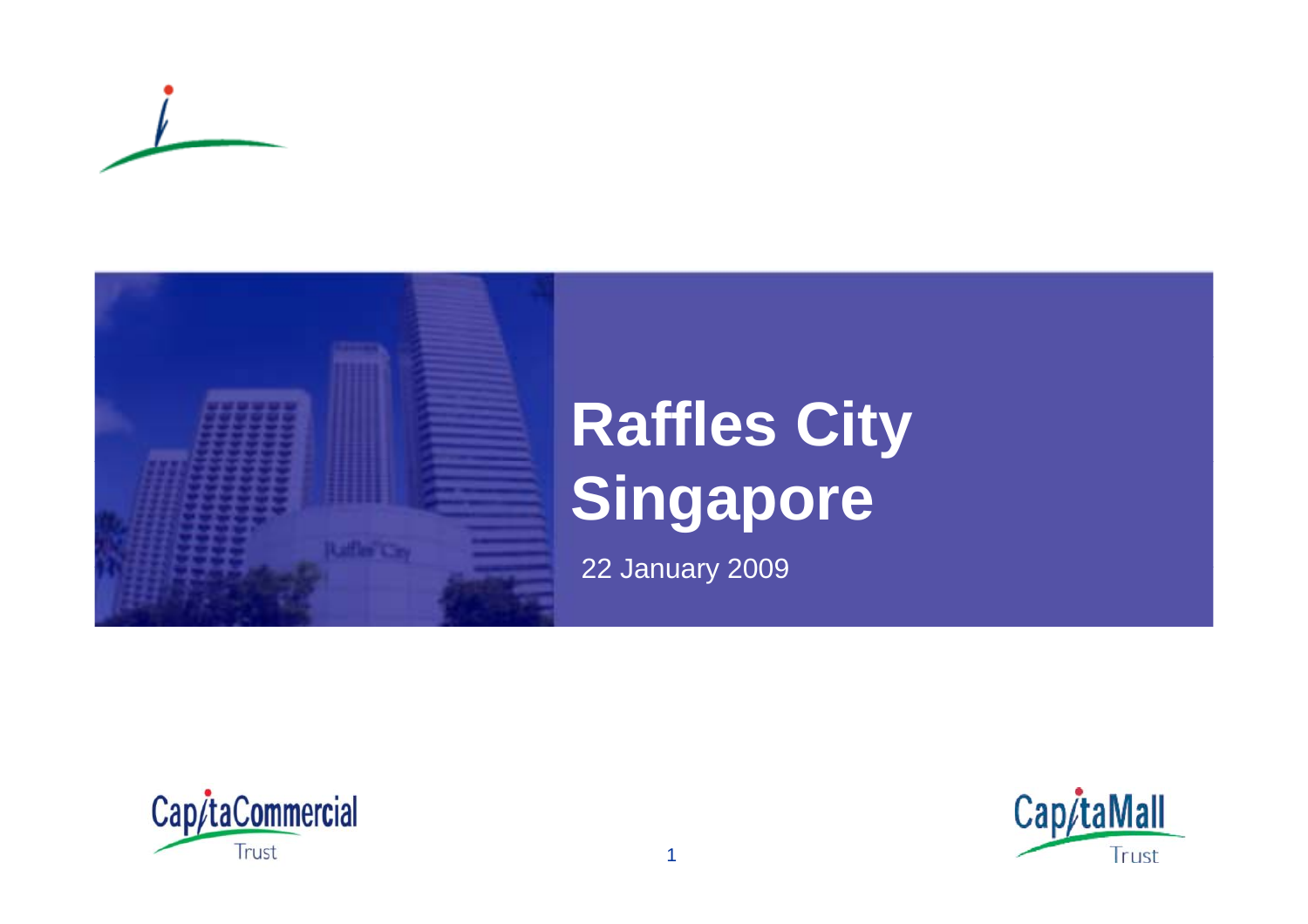### **Performance of RCS Trust – 4Q 2008**

|                      | <b>CCT's 60% Interest</b> |                           |                                |                           | <b>RCS</b><br><b>Trust</b><br>$(100\%)$ |                           |
|----------------------|---------------------------|---------------------------|--------------------------------|---------------------------|-----------------------------------------|---------------------------|
|                      |                           | <b>Actual</b>             |                                | Forecast <sup>1</sup>     |                                         | <b>Actual</b>             |
|                      | 4Q 2008<br><b>S\$'000</b> | 4Q 2007<br><b>S\$'000</b> | <b>Change</b><br>$\frac{0}{0}$ | 4Q 2008<br><b>S\$'000</b> | <b>Change</b><br>$\frac{0}{0}$          | 4Q 2008<br><b>S\$'000</b> |
| <b>Gross Revenue</b> | 31,083                    | 26,059                    | 19.3                           | 28,212                    | 10.2                                    | 51,805                    |
| <b>Office</b>        | 5,059                     | 4,302                     | 17.6                           | 4,703                     | 7.6                                     | 8,431                     |
| <b>Retail</b>        | 12,894                    | 10,223                    | 26.1                           | 11,521                    | 11.9                                    | 21,490                    |
| <b>Hotel</b>         | 11,952                    | 10,477                    | 14.1                           | 11,123                    | 7.4                                     | 19,920                    |
| <b>Others</b>        | 1,178                     | 1,057                     | 11.4                           | 865                       | 36.0                                    | 1,964                     |

| <b>Net Property</b><br><b>Income</b> | 19,799 | 18,223 | 8.6 | 19.774 |  | 32,998 |
|--------------------------------------|--------|--------|-----|--------|--|--------|
|--------------------------------------|--------|--------|-----|--------|--|--------|

Note:

1. The forecast for RCS Trust is based on the forecast shown in the joint announcement with CapitaMall Trust ("CMT") on 9 June 2008.



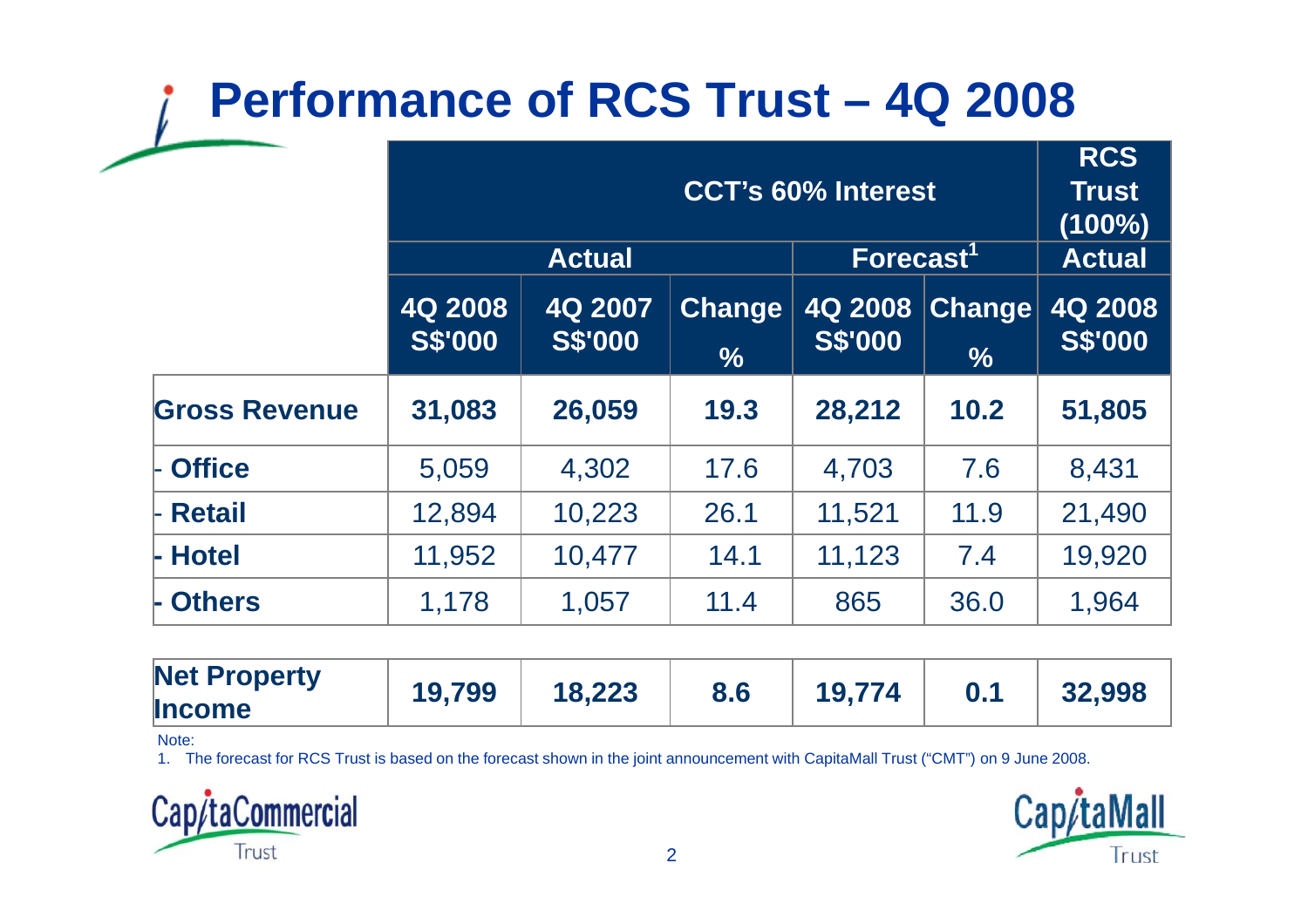### **Performance of RCS Trust – 2H 2008**

|                      | <b>CCT's 60% Interest</b> |                           |                                |                           | <b>RCS</b><br><b>Trust</b><br>$(100\%)$ |                           |
|----------------------|---------------------------|---------------------------|--------------------------------|---------------------------|-----------------------------------------|---------------------------|
|                      |                           | <b>Actual</b>             |                                | Forecast <sup>1</sup>     |                                         | <b>Actual</b>             |
|                      | 2H 2008<br><b>S\$'000</b> | 2H 2007<br><b>S\$'000</b> | <b>Change</b><br>$\frac{9}{6}$ | 2H 2008<br><b>S\$'000</b> | <b>Change</b><br>$\frac{0}{6}$          | 2H 2008<br><b>S\$'000</b> |
| <b>Gross Revenue</b> | 59,953                    | 51,066                    | 17.4                           | 56,717                    | 5.7                                     | 99,922                    |
| <b>Office</b>        | 9,809                     | 8,289                     | 18.3                           | 9,378                     | 4.6                                     | 16,348                    |
| <b>Retail</b>        | 25,103                    | 20,145                    | 24.6                           | 23,735                    | 5.8                                     | 41,837                    |
| <b>Hotel</b>         | 22,760                    | 20,632                    | 10.3                           | 21,933                    | 3.8                                     | 37,933                    |
| <b>Others</b>        | 2,281                     | 2,000                     | 14.1                           | 1,671                     | 36.7                                    | 3,804                     |

| <b>Net Property</b> | 40,169 | 35,871 | 12.0 | 40,073 | 66.948 |
|---------------------|--------|--------|------|--------|--------|
| <b>Income</b>       |        |        |      |        |        |

Note:

1. The forecast for RCS Trust is based on the forecast shown in the joint announcement with CMT on 9 June 2008.



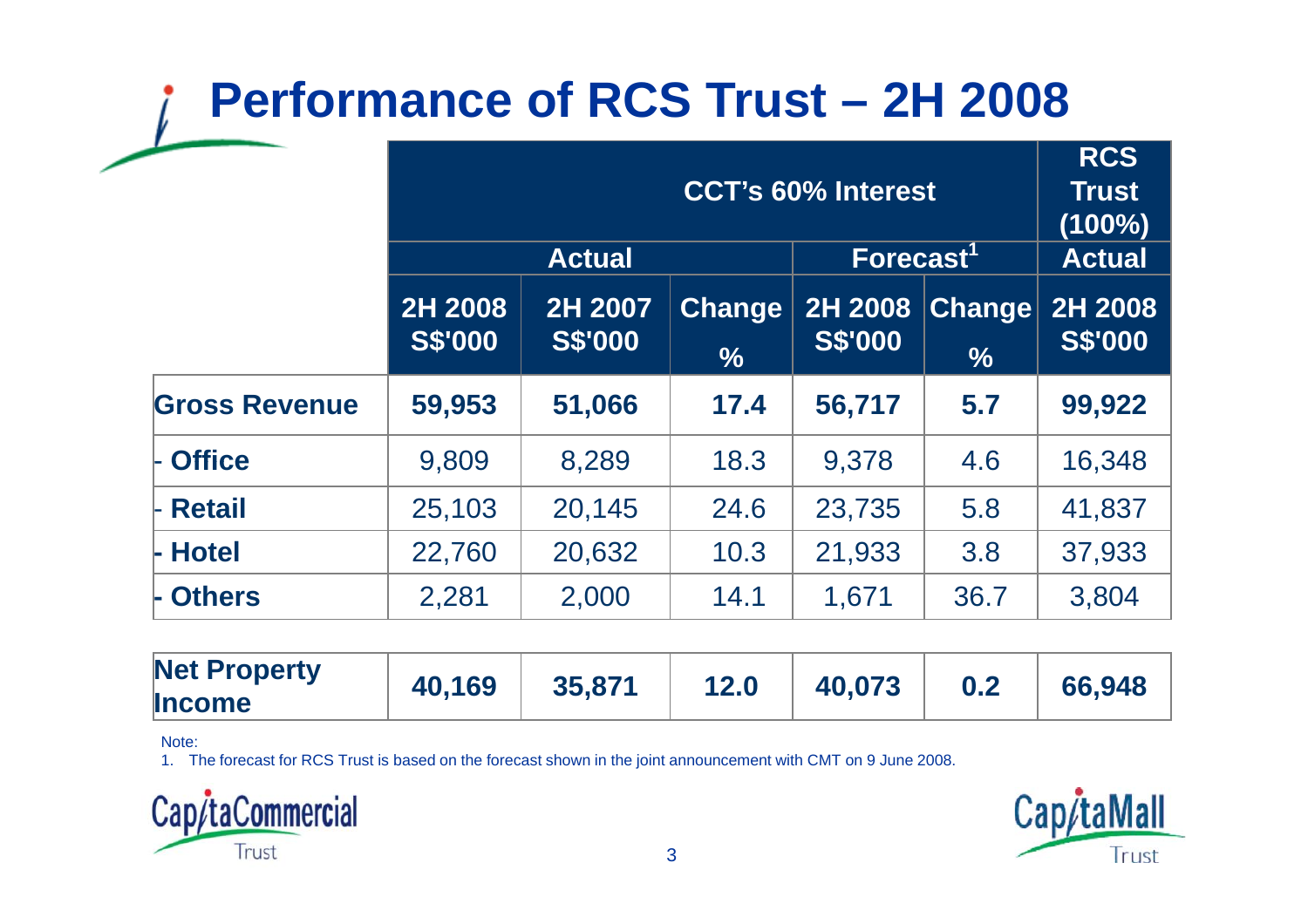# **RCS Valuation**

| <b>Valuation (S\$ million)</b> |                   |                              |                   |                         |                                                                   |                                                                |                                                                |
|--------------------------------|-------------------|------------------------------|-------------------|-------------------------|-------------------------------------------------------------------|----------------------------------------------------------------|----------------------------------------------------------------|
| <b>RCS Trust</b><br>$(100\%)$  |                   | <b>CCT</b><br>(60% Interest) |                   |                         |                                                                   | <b>Valuation Cap Rate<sup>1</sup></b>                          |                                                                |
| as at<br><b>1 Jun 08</b>       | as at<br>1 Dec 08 | as at<br><b>1 Jun 08</b>     | as at<br>1 Dec 08 | <b>Variance</b><br>(% ) | as at                                                             | as at<br>1 Jun 08   1 Dec 08                                   | Variance<br>(bps)                                              |
| 2,732.4                        | 2,695.0           | 1,639.4                      | 1,617.0           | $-1.4$                  | Retail:<br>5.25%<br><b>Office:</b><br>4.25%<br>$H$ otel:<br>5.50% | <b>Retail:</b><br>5.50%<br>Office:<br>4.50%<br>HoteI:<br>5.75% | <b>Retail:</b><br>$+25$<br>Office:<br>$+25$<br>Hotel:<br>$+25$ |

Note:

1. Valuation Cap Rate refers to the capitalisation rate adopted by the independent valuers to derive the market values



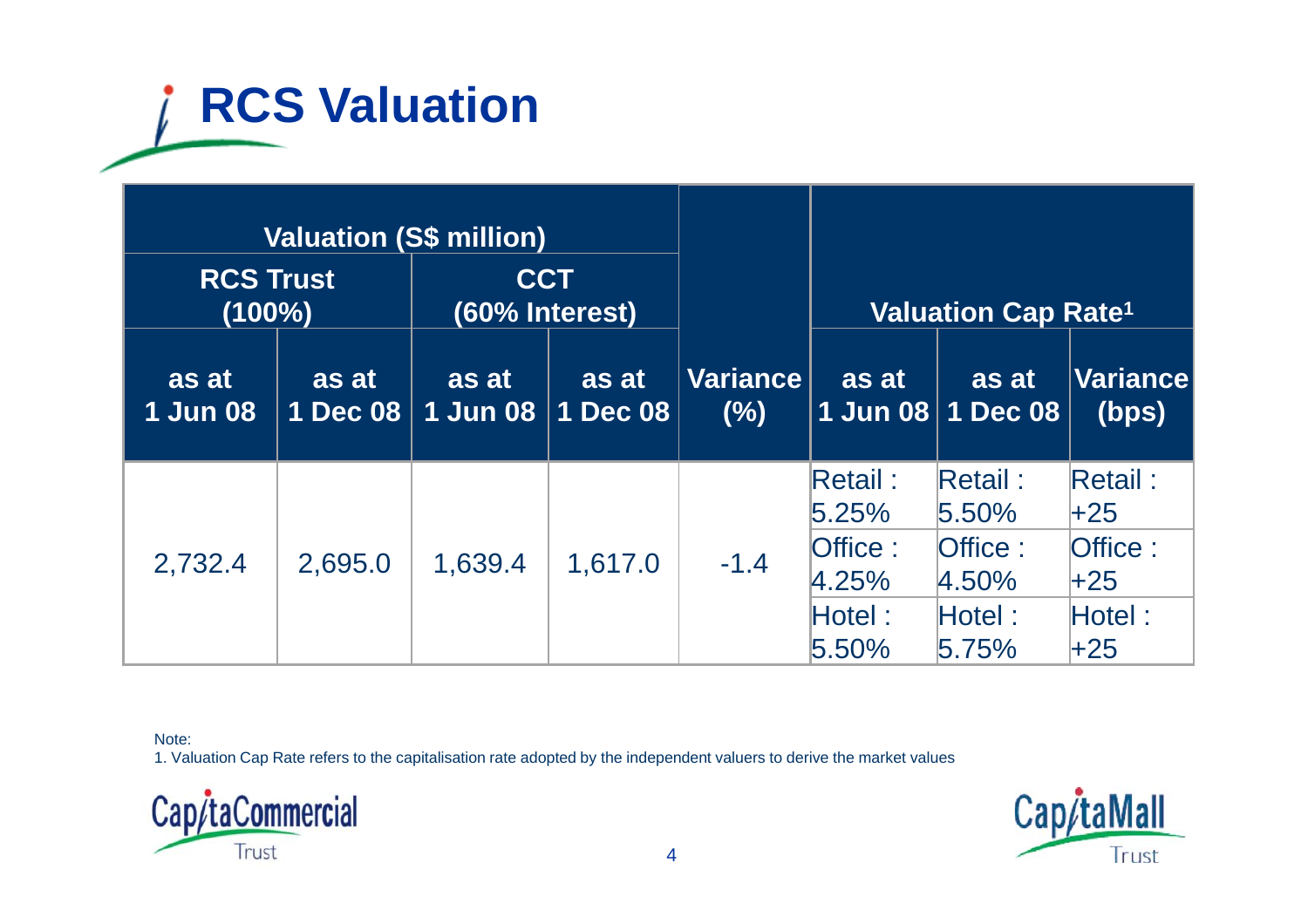

#### **Sector Mix for RCS by FY 2008 Gross Rental Income**





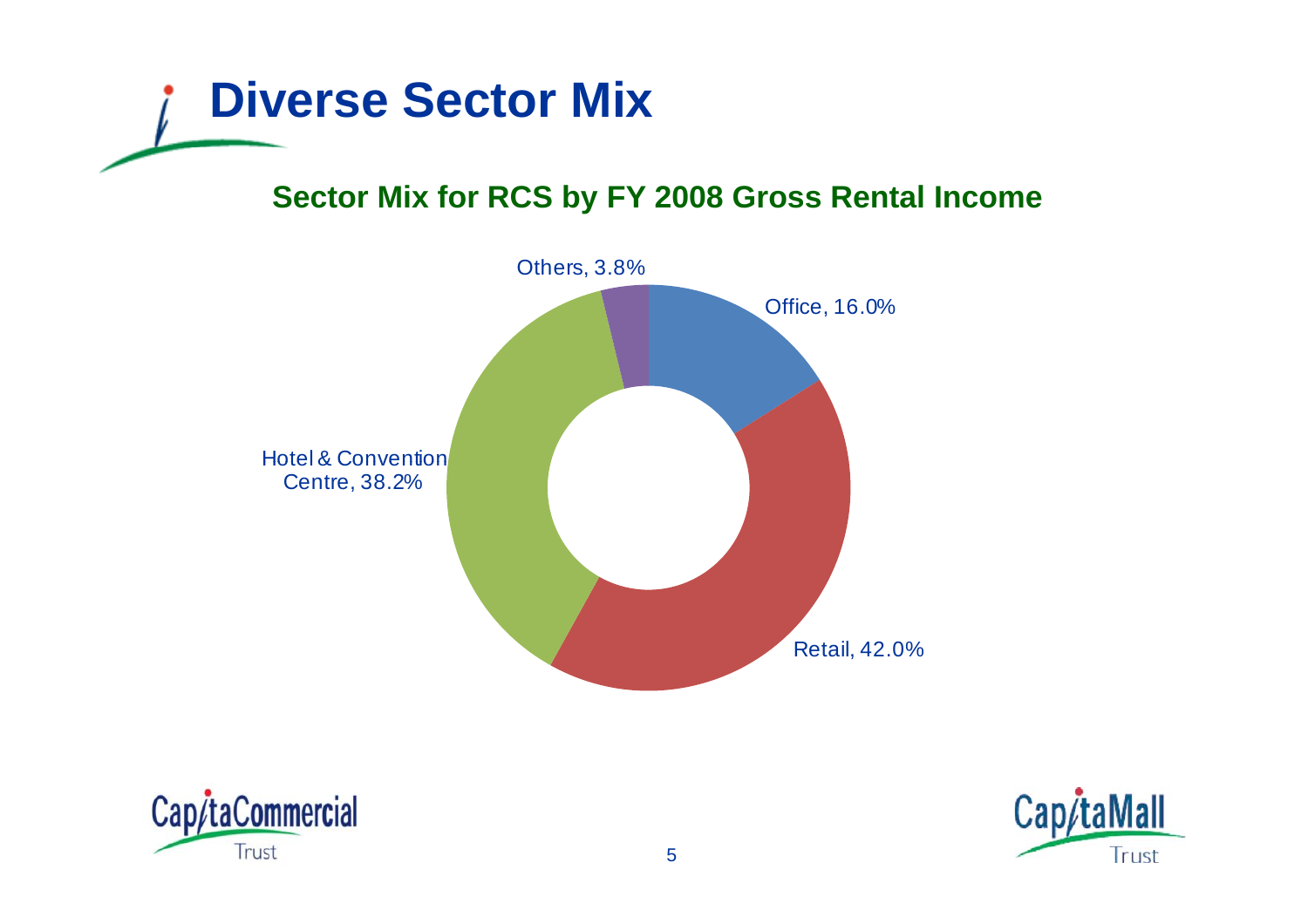## **Occupancy and Renewals/New Leases**

#### **Renewals and New Leases Committed from 1 Jan 2008 to 31 Dec 2008**

|                                               | <b>Renewed/New</b>          | <b>Increase in Rental</b><br><b>VS</b> | <b>Committed</b><br><b>Occupancy</b> |                      |
|-----------------------------------------------|-----------------------------|----------------------------------------|--------------------------------------|----------------------|
|                                               | Leases as at<br>31 Dec 2008 | Forecast <sup>1</sup><br><b>Rent</b>   | <b>Preceding</b><br><b>Rent</b>      | as at<br>31 Dec 2008 |
| <b>Raffles City Tower</b>                     | 4,151 sq m<br>$(5.7\%)$     | <b>30.4%</b>                           | 186.3%                               | 99.7%                |
| <b>Raffles City</b><br><b>Shopping Centre</b> | 7,975 sq m<br>$(11.0\%)$    | 6.9%                                   | 10.7%                                | 100.0%               |

Note:

1. Based on the manager's forecast and assumptions as shown in the joint announcement by CCT and CMT on 9 June 2008



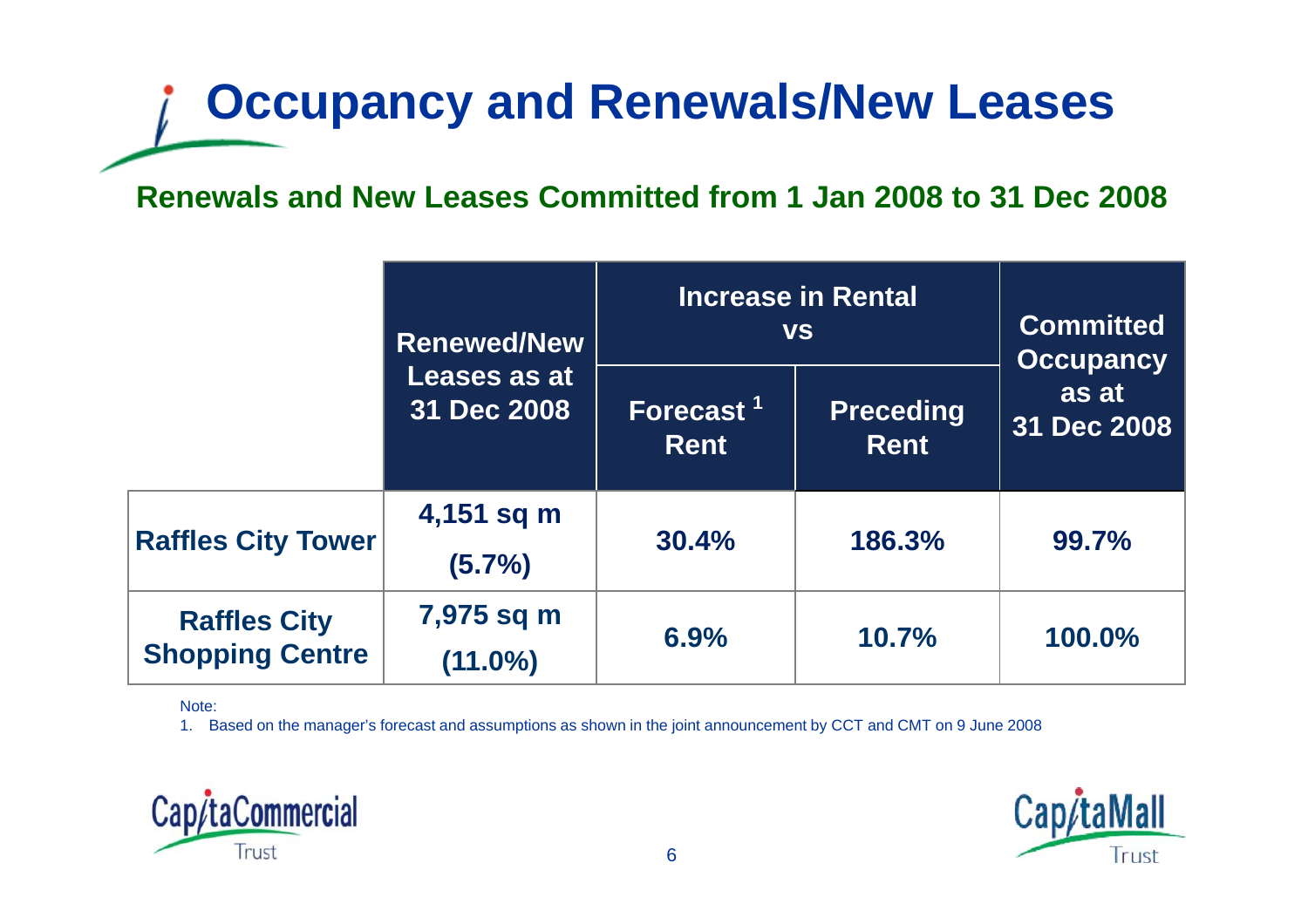### **Shopper Traffic Grew 15% in 2008 vs 2007 Over The Same Period**





Trust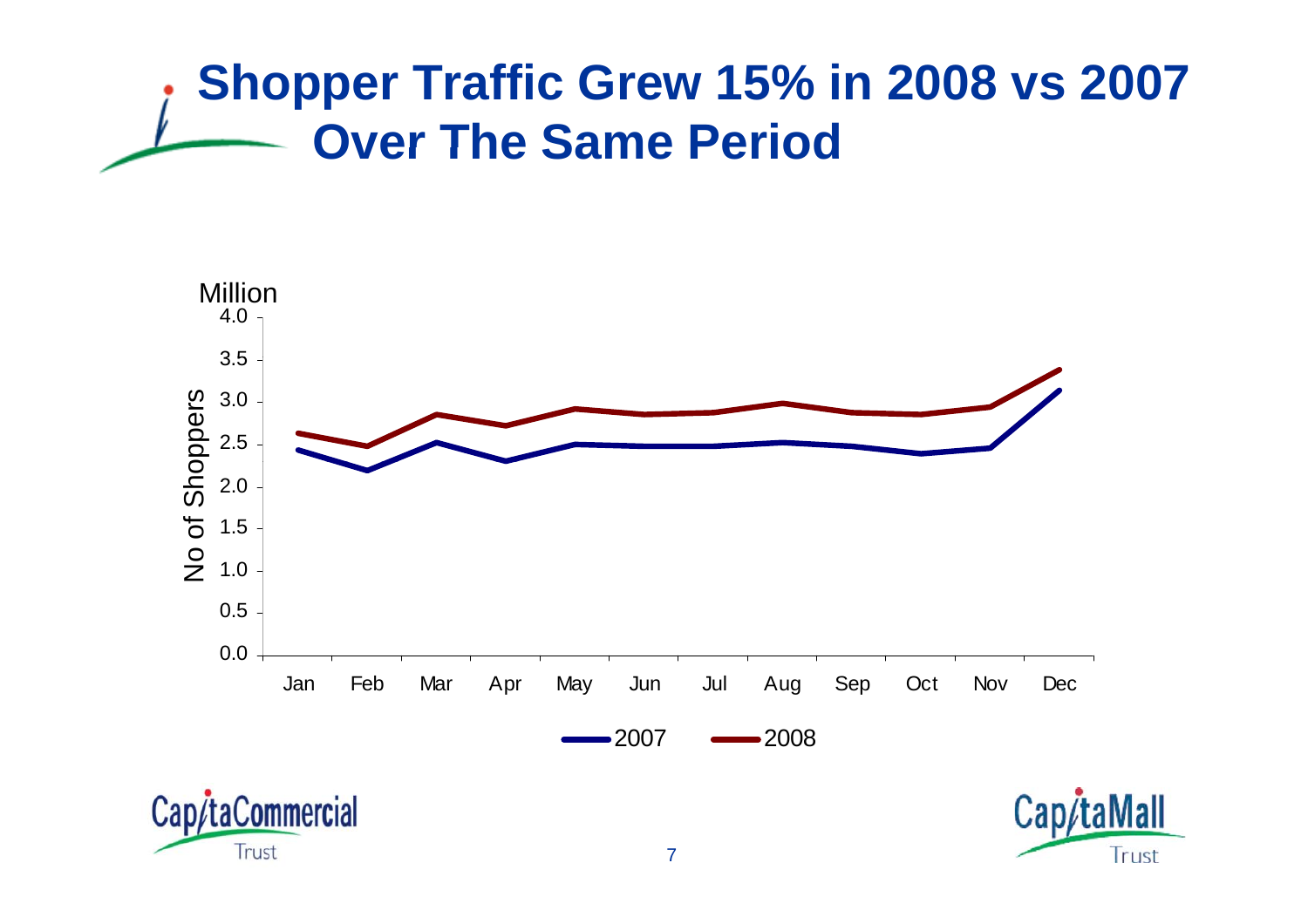### **Lease Expiry Profile Raffles City Tower**

#### **Leases up for Renewal as a % of Gross Rental Income as at 31 Dec 2008**



| <b>Weighted Average Expiry by Gross Rental Income</b> | <b>1.35 Years</b> |
|-------------------------------------------------------|-------------------|
|                                                       |                   |



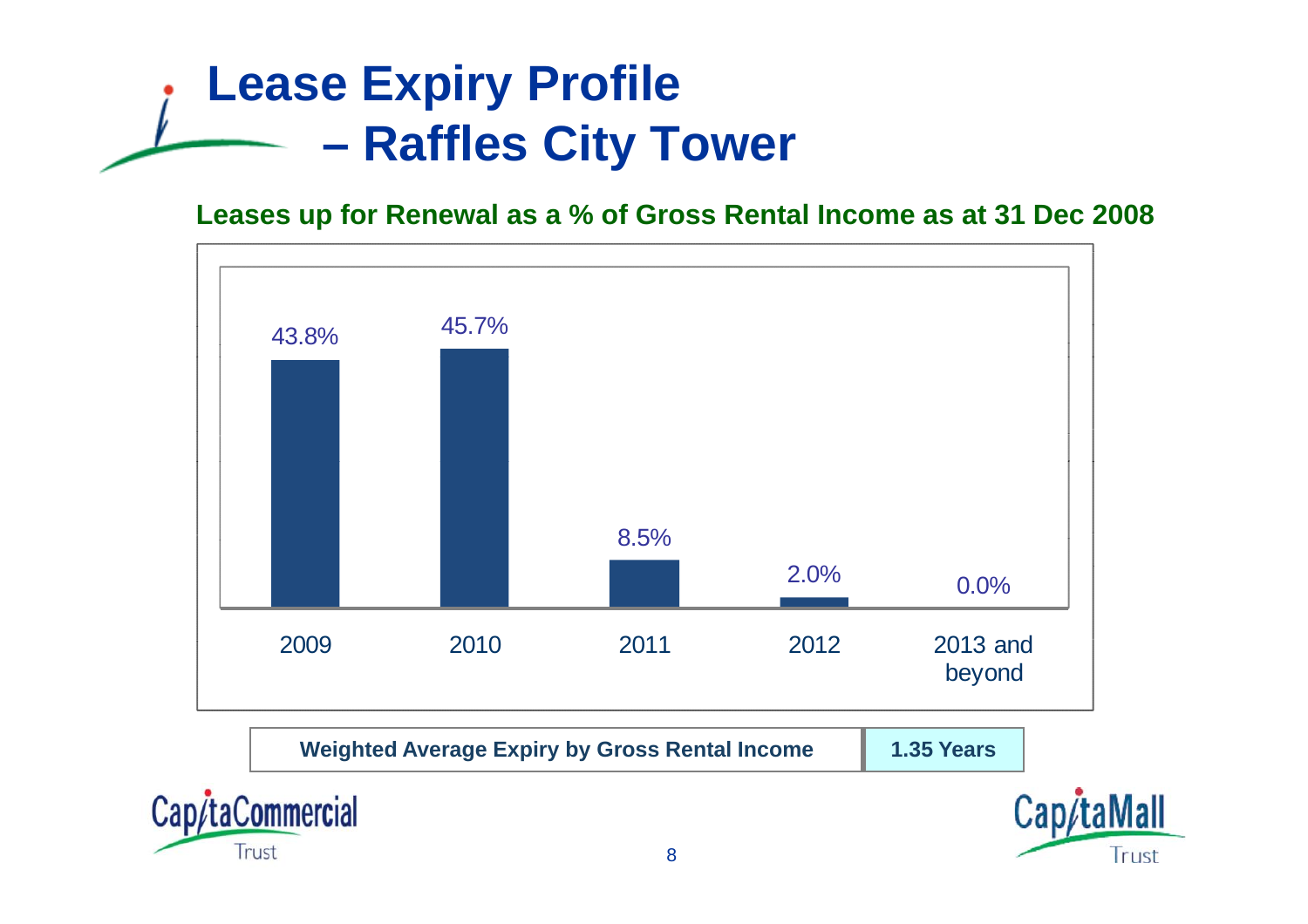## **Lease Expiry Profile Raffles City Shopping Centre**

**Leases up for Renewal as a % of Gross Rental Income<sup>1</sup> as at 31 Dec <sup>2008</sup>**



**Weighted Average Expiry by Gross Rental Income 1.75 Years**

Note:1. Excludes retail turnover rent



Cap/taMall Trust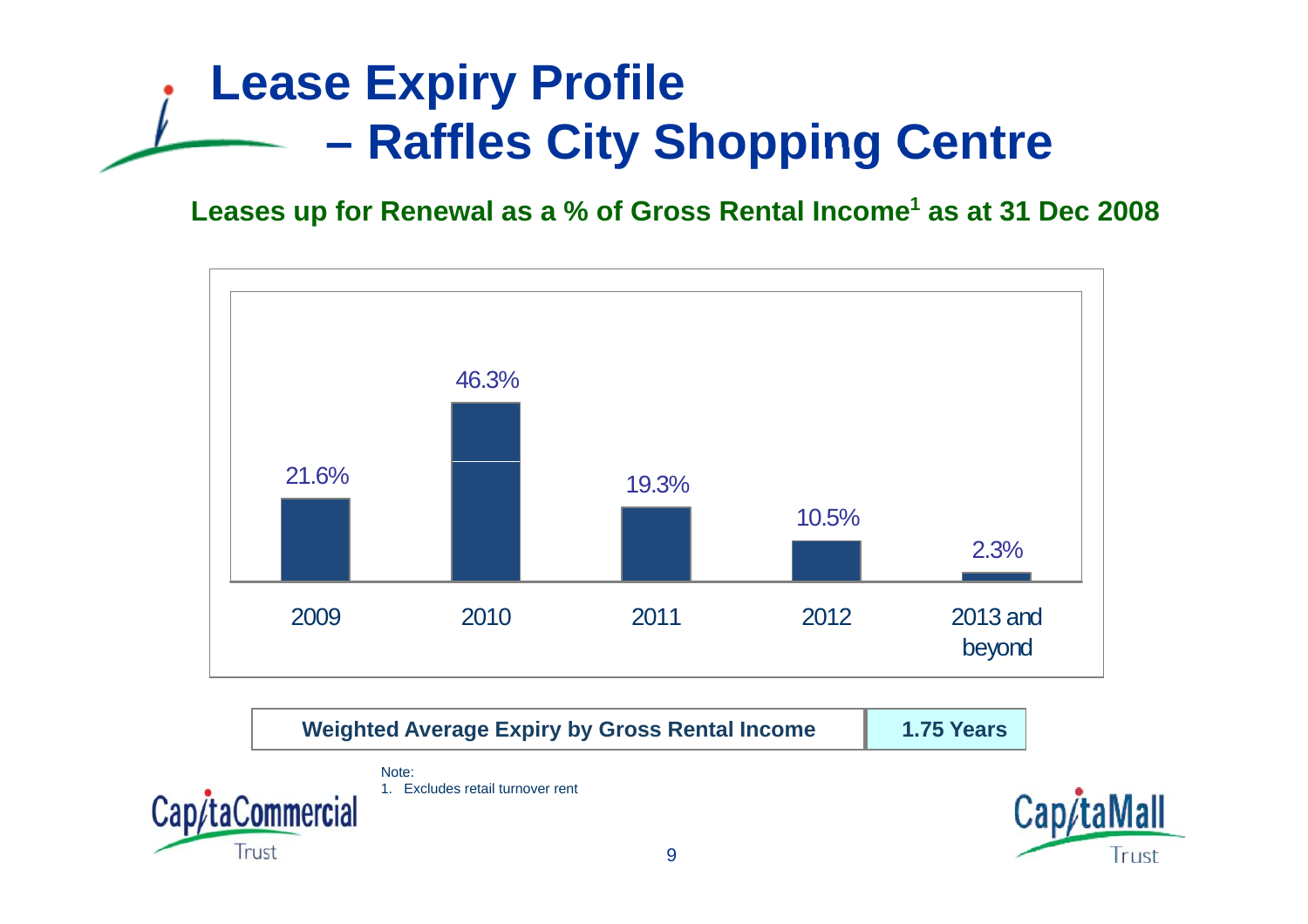#### **75% of 2009's Forecast Gross Rental 1 Has Been Locked-In ith Committed Leases In with**



#### Note:

1. Includes forecast gross turnover rent and hotel service charge. Based on the manager's forecast and assumptions as shown in the joint announcement by CCT and CMT on 9 June 2008



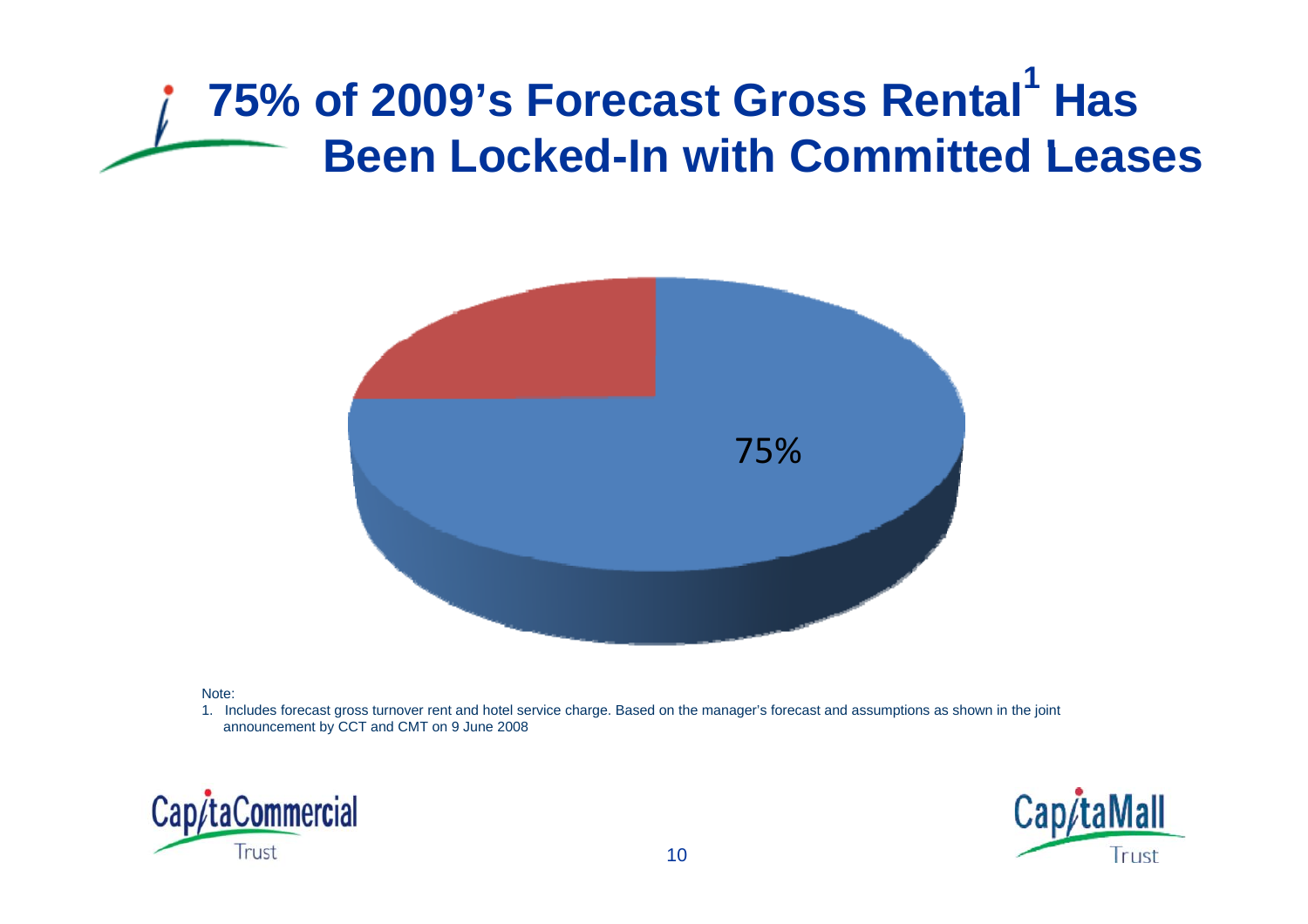### **Top 10 Tenants<sup>1</sup> Raffles City Tower**

| <b>Tenant</b>                                | % of Gross Rental |
|----------------------------------------------|-------------------|
|                                              | <b>Income</b>     |
| <b>Economic Development Board</b>            | 19.2%             |
| <b>Accenture Pte Ltd</b>                     | 10.4%             |
| <b>Phillip Securities Pte Ltd</b>            | 8.9%              |
| Petro-Diamond Singapore (Pte) Ltd            | 4.5%              |
| AAPC Hotels Management Pte. Ltd.             | 3.4%              |
| <b>Raffles International Limited</b>         | 3.2%              |
| Chinaoil (Singapore) Int'l Pte Ltd           | 3.1%              |
| <b>Lyondell South Asia Pte Ltd</b>           | 2.9%              |
| <b>Total Trading Asia Pte. Ltd.</b>          | 2.6%              |
| Orix Investment & Management Private Limited | 2.5%              |
| <b>Top 10 Tenants</b>                        | 60.7%             |
| <b>Other Tenants</b>                         | 39.3%             |
| <b>Total</b>                                 | 100.0%            |

Note:

1. Based on committed gross rental income for the month of Dec 2008



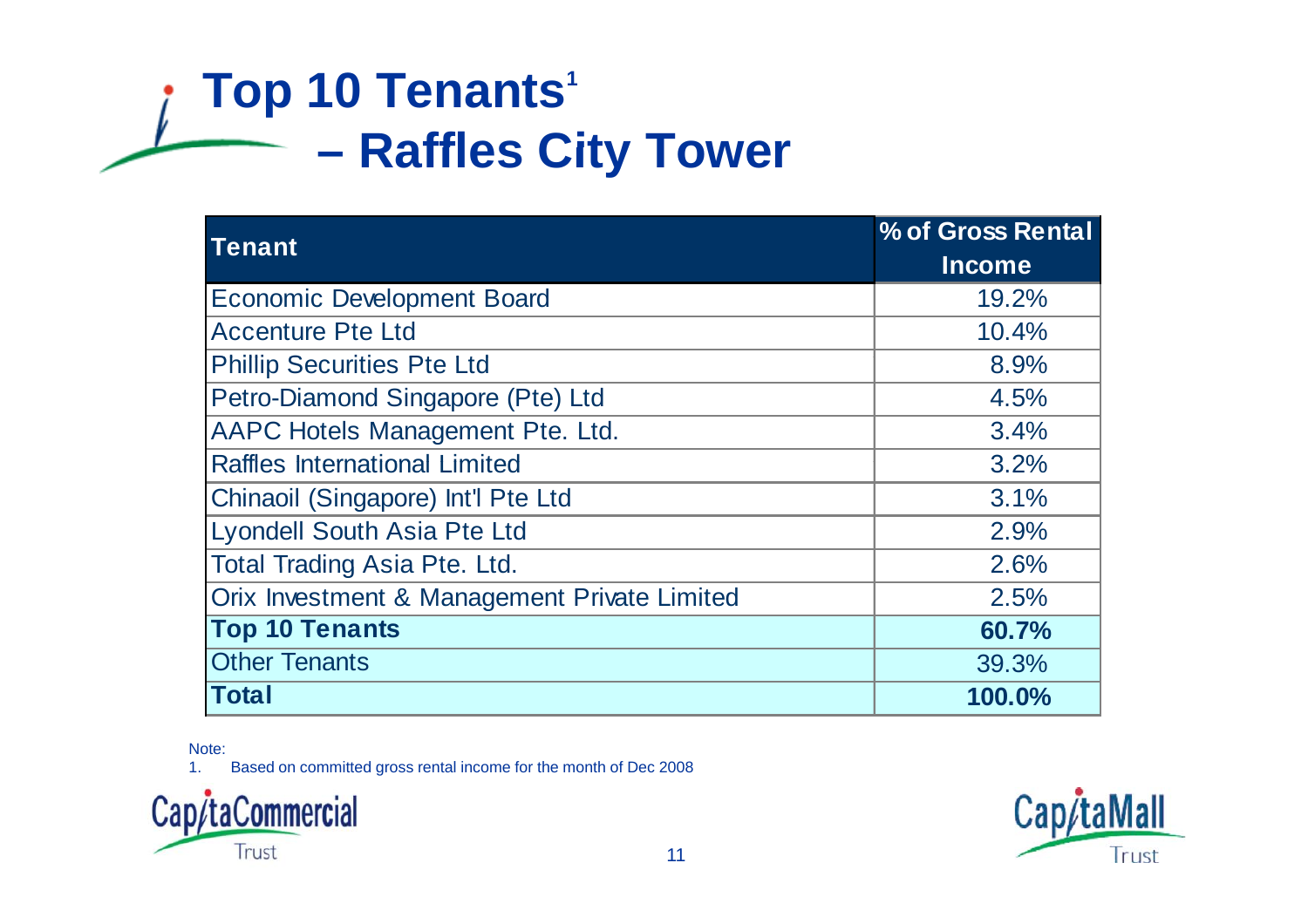### **Top 10 Tenants<sup>1</sup> Raffles City Shopping Centre**

| <b>Tenant</b>                                  | % of Gross Rental<br><b>Income</b> |
|------------------------------------------------|------------------------------------|
| Robinson & Company (Singapore) Private Limited | 13.6%                              |
| Wing Tai Retail Pte. Ltd.                      | 4.9%                               |
| <b>Ossia International Limited</b>             | 3.2%                               |
| Jay Gee Enterprises (Pte) Ltd                  | 2.8%                               |
| <b>Food Junction Management Pte Ltd</b>        | 2.4%                               |
| Cold Storage Singapore (1983) Pte Ltd          | 2.4%                               |
| <b>Esprit Retail Pte Ltd</b>                   | 2.3%                               |
| <b>DBS Bank Ltd.</b>                           | 2.0%                               |
| ThaiExpress Concepts Pte. Ltd.                 | 1.9%                               |
| The Looking Glass Pte. Limited                 | 1.9%                               |
| <b>Top 10 Tenants</b>                          | 37.4%                              |
| <b>Other Tenants</b>                           | 62.6%                              |
| <b>TOTAL</b>                                   | 100.0%                             |

Note:

1. Based on committed gross rental income (excluding retail turnover rent) for the month of Dec 2008



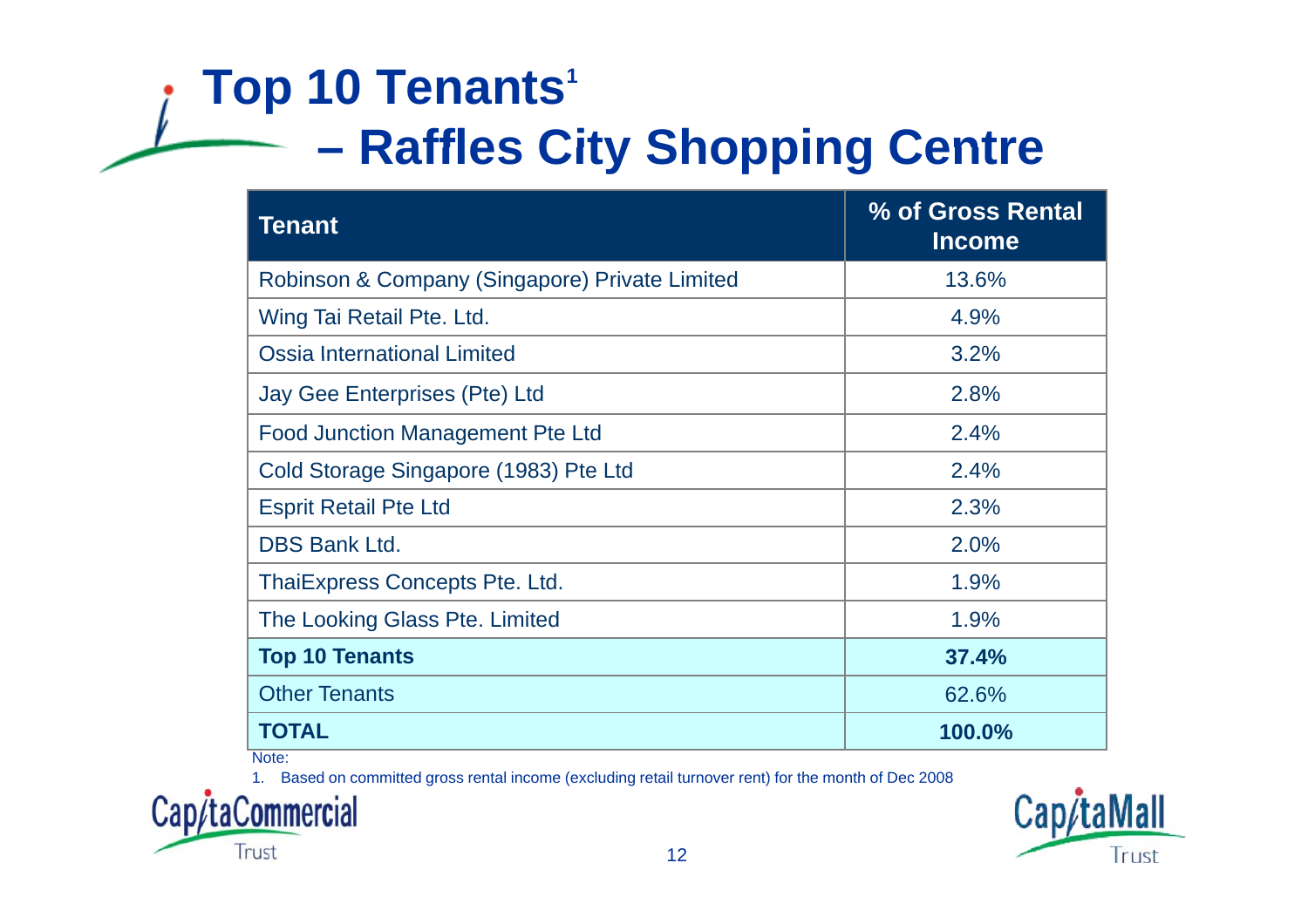

#### **Tenant Business Sector Analysis by Gross Rental Income as at 31 Dec 2008**





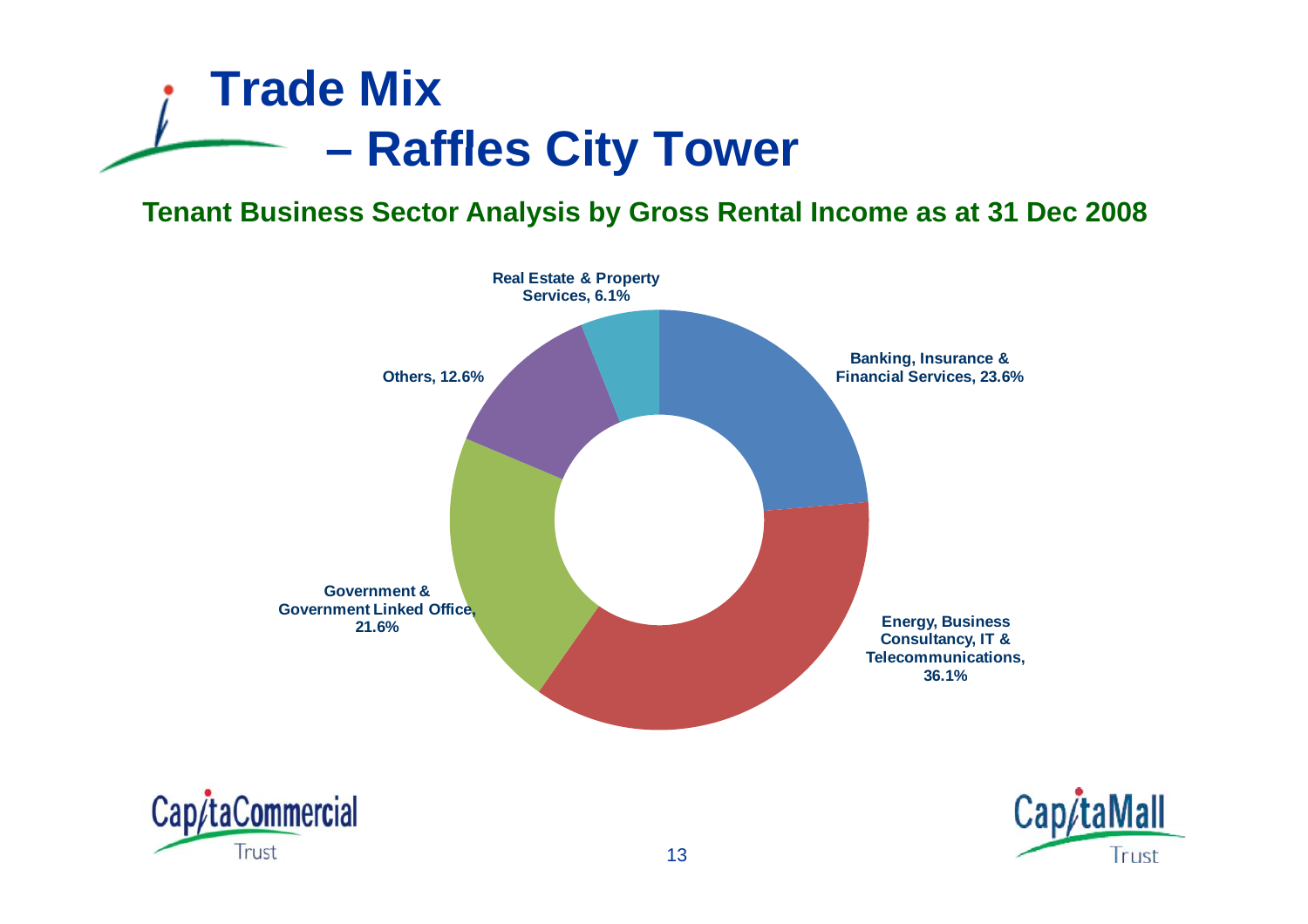### **Trade Mix –R ffl Cit Raffles City Sh i C t Shopping Centre**

**Tenant Business Sector Analysis by Gross Rental Income as at 31 Dec 2008**